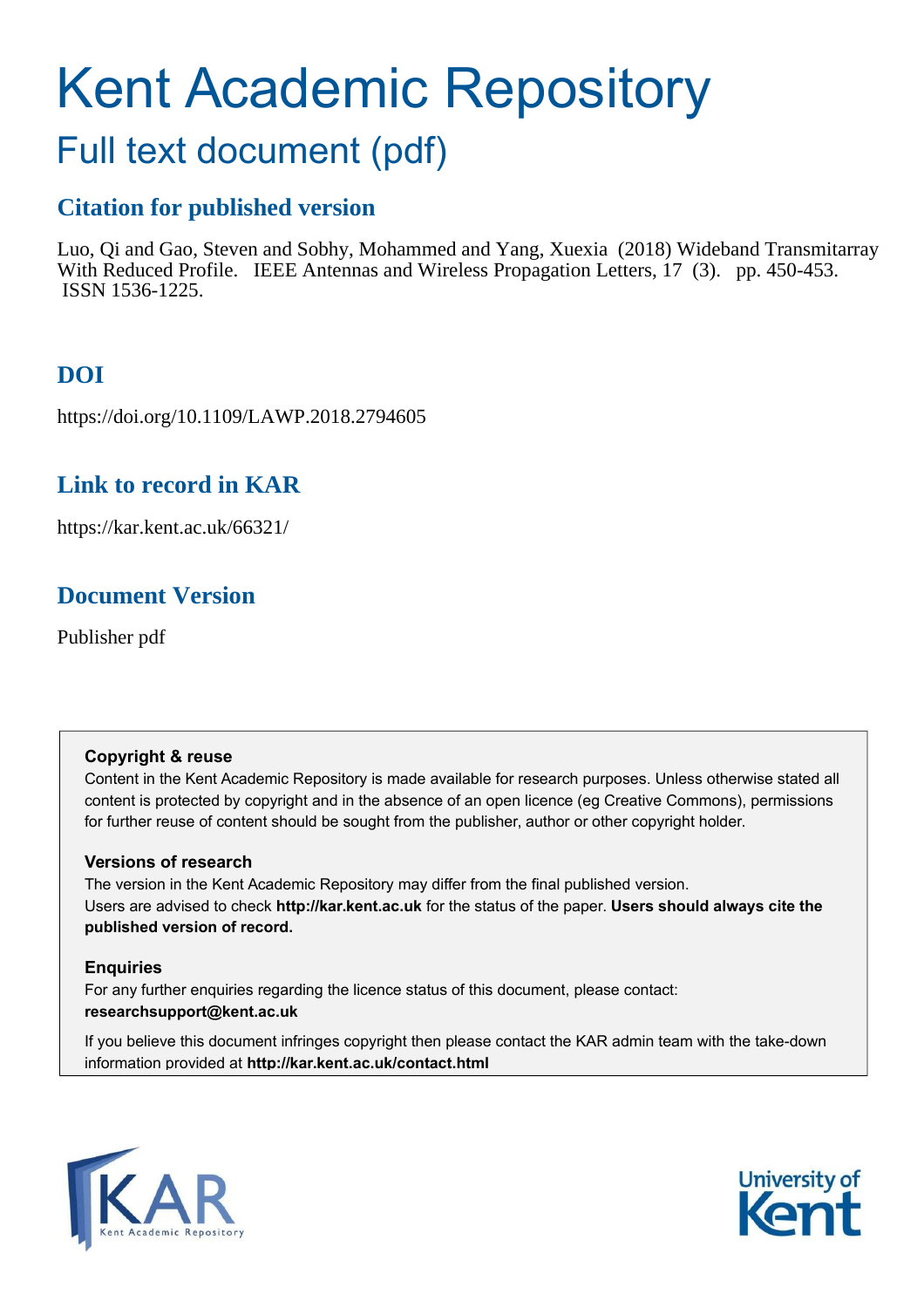# Wideband Transmitarray With Reduced Profile

Qi Luo *[,](https://orcid.org/0000-0001-9000-4133) Member, IEEE*, Steven Gao*, Senior Me[mbe](https://orcid.org/0000-0001-8153-5952)r, IEEE*, Mohammed Sobhy*, Life Member, IEEE*, and Xuexia Yang<sup>(a)</sup>, Member, IEEE

*Abstract***—This letter presents a wideband transmitarray (TA) with reduced profile. A novel unit cell based on a wideband bandpass filter is developed and applied to the design of the TA. The TA consists of two identical trilayer frequency selective surfaces (FSSs), thus it has a lower profile compared to traditional designs that use at least four FSS layers separated by quarter-wavelength air gaps to obtain the 360**◦ **phase shift range. The FSS has a pair of square patches printed on the top and bottom layers, and a square slot loaded by four microstrip lines printed on the middle layer. The phase shift is achieved by simultaneously adjusting the size of the square patches. Within the frequency band of interest, the developed unit cell shows low insertion loss and sufficient phase shift range. An equivalent circuit model is developed to better understand the operating principles of the FSS. To validate the design concept, one prototype operating at 13.5 GHz is designed, fabricated, and measured. The measurement results show that the designed TA achieves 16**% **1 dB gain bandwidth and 60**% **aperture efficiency. The developed unit cell has symmetric configurations so it can also be applied to the design of dual-polarized or circularly polarized TAs.**

*Index Terms***—Frequency selective surface, low profile, transmitarray (TA), wideband.**

#### I. INTRODUCTION

**HI** IGH-GAIN, wideband, and lightweight antennas are highly desirable for many wireless systems, such as satellite communications [1]. Compared to the phased array IGH-GAIN, wideband, and lightweight antennas are highly desirable for many wireless systems, such as antennas, reflectarrays and transmitarrays (TAs) avoid the use of feed networks, thanks to the space-fed technique, while providing comparable radiation performances at their operation frequencies [2]. Thus, they have received much research interest recently.

A TA consists of one or multiple feed antennas and an array of unit cells. Compared to reflectarrays, TAs place the feed antenna in front of the aperture without incurring any blockage losses. This is especially advantageous when there is a need for using multiple feeds to obtain multibeams or beam-switching [3], [4]. Generally speaking, there are two approaches to design TAs. The first approach is based on the array antenna, where one

X. Yang is with the School of Communication and Information Engineering, Shanghai University, Shanghai 200444, China (e-mail: xxyang@staff. shu.edu.cn).

Digital Object Identifier 10.1109/LAWP.2018.2794605

array antenna receives the RF signal from the feeding source and transmits to another array antenna, which retransmits the RF signal with preadjusted phase to form a co-phasal beam in the far field [5]–[7]. Due to the narrow bandwidth of the radiating element and the insertion loss resulting from the "receive–transmit" configuration, using this approach the TA normally has a narrow bandwidth. For example, in [7], the TA unit cell consists of two identical square patch antennas that were separated by a copper ground plane, and the two patches were connected by a via. The reported 1 dB transmission bandwidth of the unit cell is only 6.5%. Another approach is based on frequency selective surfaces (FSSs). This approach uses FSS as "free-space phase shifter" to obtain the desired phase delays to form the focused beam. Because of the low insertion loss and wide bandwidth of the FSS, the resulting TA has a wide bandwidth and high efficiency. However, to achieve a phase shift range of 360°, normally multiple layers of FSSs separated by a distance of quarter-wavelength is needed [8], which leads to a relatively high profile. In [8], a wideband TA with 11.7% 1 dB gain bandwidth was presented. This reported TA has four conductive layers, and each layer is printed on a separated substrate. Between each substrate, there is an approximately quarter-wavelength air gap, and the total thickness of this TA is 0.76λ. Another wideband TA using similar configuration was reported in [9], which also uses four conductive layers printed on four substrates spaced by air gaps to obtain the  $360^\circ$  phase shift range. The reported 1 dB gain bandwidth is 15% with a total thickness of  $0.65\lambda$ .

There are several reported works on reducing the profile of the FSS-based TA designs while maintaining the  $360^{\circ}$  phase shift range of the unit cell. For example, a TA element with two layers of modified Malta crosses was presented in [10]. To increase the phase shift range, four vias are employed on each unit cell. Although the profile of the antenna was reduced, the 1 dB gain bandwidth decreased to 5.9%. A low-profile TA based on spatial phase shifters was reported in [11]. The unit cell consists of three capacitive and two inductive layers. Although this TA unit cell has a thin thickness, it has a relatively narrow bandwidth and low efficiency. Moreover, the sizes of the capacitive patches at each layer are different, which increases the synthesize complexity when higher order FSS is used.

In this letter, a novel TA unit cell based on a wideband bandpass FSS is presented. The developed FSS has three layers printed on two substrates. The TA unit cell consists of two such FSSs separated by a quarter-wavelength air gap, and by using this unit cell, a wideband TA with a reduced profile and high efficiency operating at 13.5 GHz was designed, fabricated, and measured. Compared to other reported TA designs of

This work is licensed under a Creative Commons Attribution 3.0 License. For more information, see http://creativecommons.org/licenses/by/3.0/

Manuscript received October 29, 2017; revised January 4, 2018; accepted January 14, 2018. Date of publication January 17, 2018; date of current version March 1, 2018. This work was supported by the EPSRC Project under Grant EP/N032470/1. *(Corresponding author: Qi Luo.)*

Q. Luo, S. Gao, and M. Sobhy are with the Department of Engineering and Digital Arts, University of Kent, Canterbury CT2 7NZ, U.K. (e-mail: qiluo@ ieee.org; s.gao@kent.ac.uk; M.I.Sobhy@kent.ac.uk).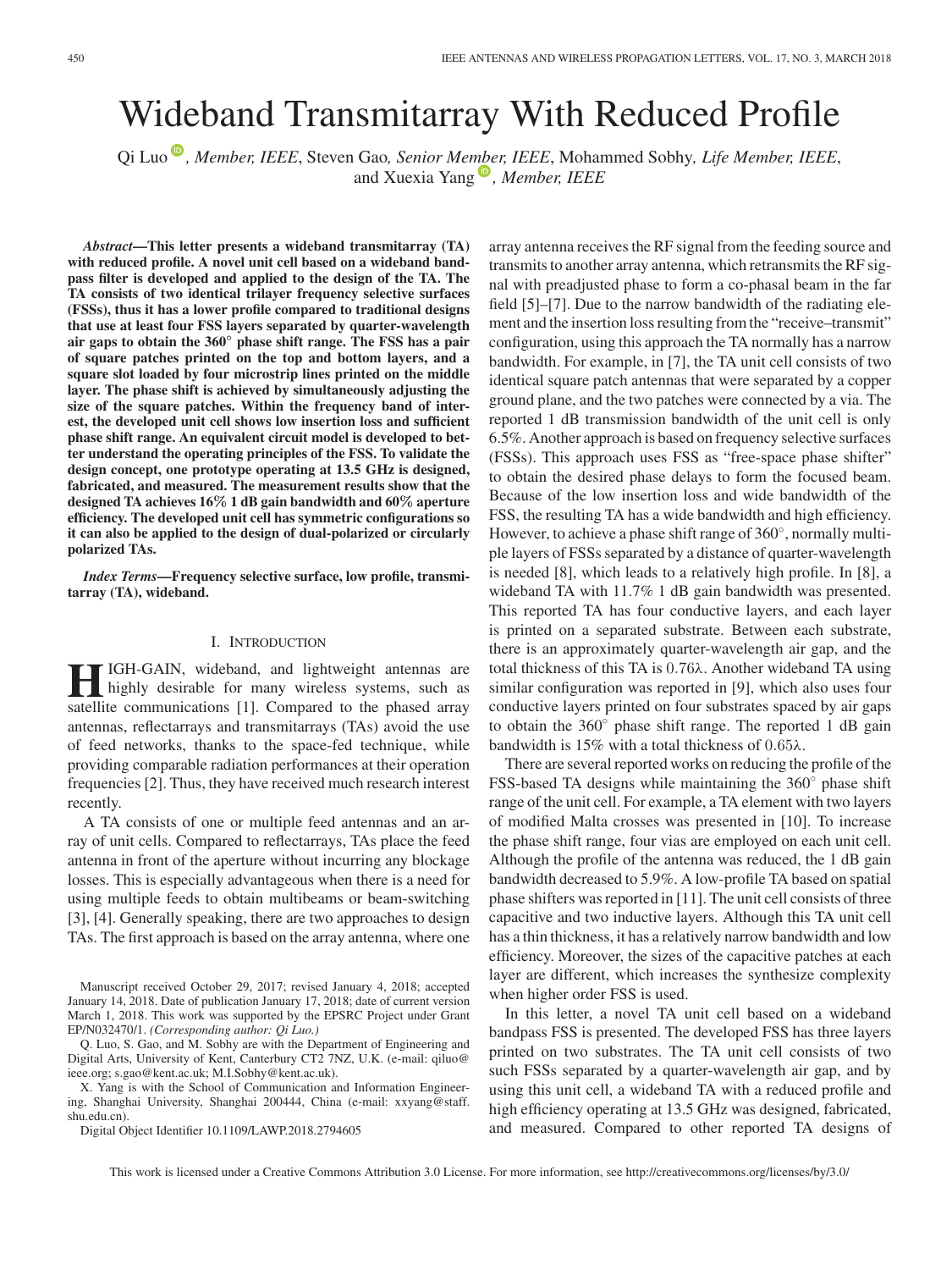

Fig. 1. (a) Exploded and (b) side view of the unit cell of the TA. The copper is represented by the color bronze.

similar gain bandwidth [8], [9], the presented design reduces the profile to 0.36λ while maintaining the wideband operation with promising aperture efficiency. Because the trilayer FSS is printed on two substrates and does not require any vias, the present design can be fabricated using standard printed circuit board (PCB) process with relatively low fabrication cost. This letter is organized as follows. Section II details the design and analysis of the TA unit cell. Section III presents the design of the TA, as well as the simulation and measurement results of the prototype. Section IV concludes the letter.

#### II. DESIGN OF THE TA UNIT CELL

Fig. 1 shows the configuration of the developed unit cell. The unit cell consists of a pair of trilayer frequency selective surfaces separated by a distance of quarter-wavelength at the frequency of interest. As shown in Fig. 1, the two square patches and one square loop with four microstrips are printed on two dielectric substrates of the same type. The unit cell has a symmetrical configuration that makes it also suitable for dual-polarization or circularly polarized applications.

The trilayer FSS is a wideband bandpass filter, and the wideband response of the FSS is achieved by creating a second-order passband response. To achieve such response, a combination of capacitive and inductive layers printed on two substrates is required [12]. To better understand the operation mechanism of the FSS, the equivalent circuit model of the trilayer FSS is developed and is shown in Fig. 2. To simplify the analysis, this model assumes that there is no loss from the dielectric and the conductor. The square patch, which is printed on the first and third layers, is modeled as a parallel  $LC$  circuit  $(L_1 \text{ and } C_1)$ . Layer two can be regarded as a combination of a square loop in parallel with inductive microstrips. The square loop is modeled as a parallel *LC* circuit ( $L_4$  and  $C_4$ ) in series with two inductors  $(L_3)$ , and the conductive strips are modeled as a series *LC* circuit ( $L_2$  and  $C_2$ ). The capacitance  $C_5$  is the coupling between



Fig. 2. Equivalent circuit model of the trilayer FSS working as a wideband passband filter.



Fig. 3. Simulated reflection coefficient of the FSS with varied size of  $W_2$  and  $W_3$ .

different layers. By adjusting the size of the square loop  $(W_2)$ and  $W_3$ ) in the second layer, the two passbands can be tuned to achieve a wideband response. In the equivalent circuit model, changing the size of the square loop is equivalent to adjusting the values of  $L_4$ ,  $C_4$ , and  $L_3$ . Fig. 3 shows the simulated reflection coefficient of the FSS with varied size of  $W_2$  and  $W_3$ . In these simulations, the unit cell is chosen to operate at 13.5 GHz. The unit cell has a period of 6 mm and is printed on two Roger 4003C substrates ( $\varepsilon_r = 3.55$ , tan  $\sigma = 0.0027$ ) with thickness of 0.8 mm. The simulations were performed by using periodic boundary conditions with Floquet ports in the electromagnetic (EM) simulator Ansys HFSS. As shown, the second layer contributes to multiple resonances of the FSS, and it controls the frequency ratio between these two resonances. These values are optimized in order to obtain the minimum insertion loss at the frequency band of interest. The values of the final optimized parameters are:  $W_1 = 4$  mm,  $W_2 = 3$  mm,  $W_3 = 1$  mm,  $s =$ 0.75 mm,  $h_{\text{air}} = 4.9$  mm,  $P = 6$  mm,  $L_s = 1.5$  mm, and  $t_{\text{diel}}$  $= 0.8$  mm. Fig. 4 compares the simulated transmission and reflection coefficients of the trilayer FSS using the EM simulator and the equivalent circuit model. As can be seen, there is a good agreement between EM simulation and the circuit simulation results. Values of the circuit components were first calculated by using microstrip theories, then extracted by performing curve fitting using the EM simulation results.

The phase shift of the unit cell is achieved by simultaneously varying the width  $(W_1)$  of the patches printed on the first and third layers. Thus, the synthesis of the unit cell is very simple because it only has one variable. Fig. 5 shows the phase and amplitude of the transmission coefficient of the unit cell shown in Fig. 1 when  $W_1$  varies. As shown, when the  $W_1$  changes from 1.8 to 4.8 mm, a 360° phase shift is obtained. Within most of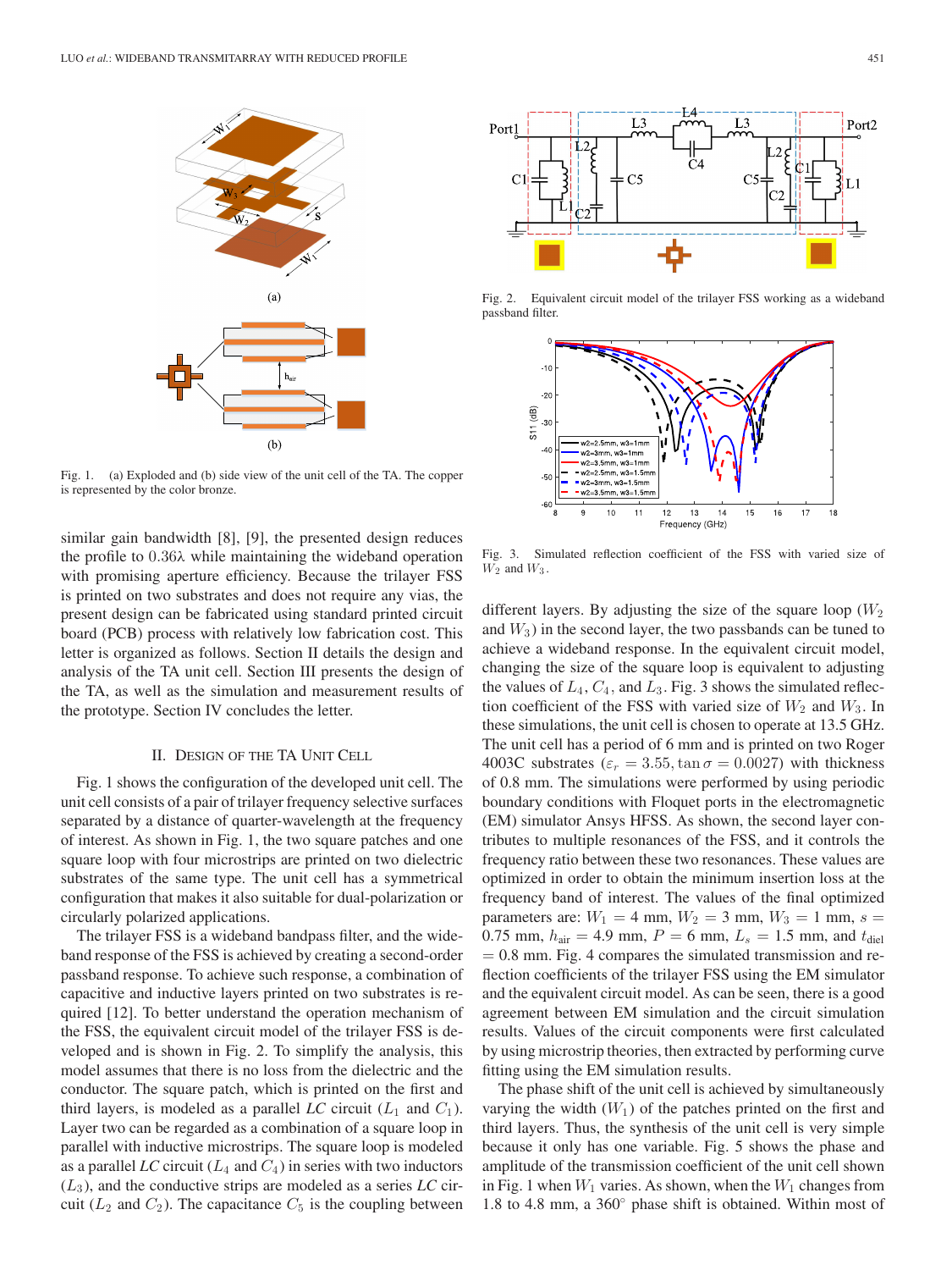

Fig. 4. Transmission and reflection coefficients of the trilayer FSS using the EM simulation and the equivalent circuit model.



Fig. 5. Phase and amplitude of the transmission coefficient of the unit cell with varied values of  $W_1$  at 13.5 GHz.



Fig. 6. Simulated phase shift of the unit cell at different frequencies with varied values of  $W_1$ .

this region, as indicated by the green dashed box, the insertion loss is less than 0.5 dB. As will be presented later, this region is used to design the central elements of the TA. Fig. 6 shows the phase shift of the unit cell at different frequencies when  $W_1$ varies. As can be seen, within the 2 GHz frequency range, the phase shift curves are parallel, which implies that the unit cell provides a wideband response.

Fig. 7 shows the simulated transmission coefficient of the unit cell with different incident angles. The unit cell has a very stable response except for some slight shifting on the lower cutoff frequencies when the incident angle increases to 40°. Despite that, the passband always covers the frequency band of interests with low insertion loss.

## III. DESIGN OF THE TA AND EXPERIMENTAL RESULTS

To validate the developed wideband TA unit cell, a prototype TA antenna that operates at 13.5 GHz band with broadside



Fig. 7. Simulated transmission coefficient of the unit cell with different incident angles.

radiation is designed, fabricated, and measured. The dimension of the TA is 90 mm  $\times$  90 mm  $\times$  8.1 mm, corresponding to a thickness of  $0.36\lambda_{13.5\,\text{GHz}}$ . There are 225 unit cells positioned in a square aperture. A linearly polarized corrugated circular horn antenna is used as the feed antenna and is placed at a distance of 90 mm above the center of the planar array, corresponding to a focal/diameter (f/D) ratio of 1. The gain of the feed horn is about 15 dBi. The value of f/D was chosen to one considering the illumination tapering at the edge of the TA surface is about 9 dB. The cross-polar discrimination (XPD) of the circular horn antenna is around 25 dB.

The size of the square patch  $W_1$  is varied to obtain the desired phase delays while the rest of the parameters remain unchanged. As shown in Fig. 5, when  $W_1$  varies from 2.8 to 4.6 mm, within a phase shifting range of  $250^\circ$ , the insertion loss is less than 0.5 dB. Thus, to reduce the insertion loss and improve the radiation efficiency of the TA, it is necessary to position these unit cells in the center of the planar array where most of the incident energy from the feed is concentrated. This is achieved by introducing an additional reference phase (∆ph) when calculating the required phase for each radiating element

$$
\Delta \text{ph} = \phi' + \phi_{\text{Max}} - \phi_{\text{Min}} \tag{1}
$$

where  $\phi_{\text{Max}}$  and  $\phi_{\text{Min}}$  are maximum and minimum values of the calculated  $\phi_R$  within the aperture of the TA, respectively.  $\phi'$  is phase delay of the unit cell that has low insertion loss. Fig. 8 shows a photograph of the fabricated prototype mounted in the anechoic chamber. The circular horn antenna is fixed to a circular plate where four 12 mm diameter Nylon rods are attached to support the PCBs. During the measurement, the metal plate is covered by microwave absorbers.

Fig. 9 shows the measured and simulated radiation patterns of the TA in the E-and H-planes at 13.5 GHz. In general, there is good agreement between the measurement and simulation results. The measurement results show that the sidelobes are at least 15 dB lower than the main beam. Compared to the simulation results, the measured sidelobes are higher. There are two reasons that cause this disagreement. The first reason is the possible phase errors of the TA elements, which are from the PCB fabrication and multilayer assembling inaccuracy. Another reason is that the feed antenna has higher spillover than the simulation, which is caused by the inaccuracy of the simulation